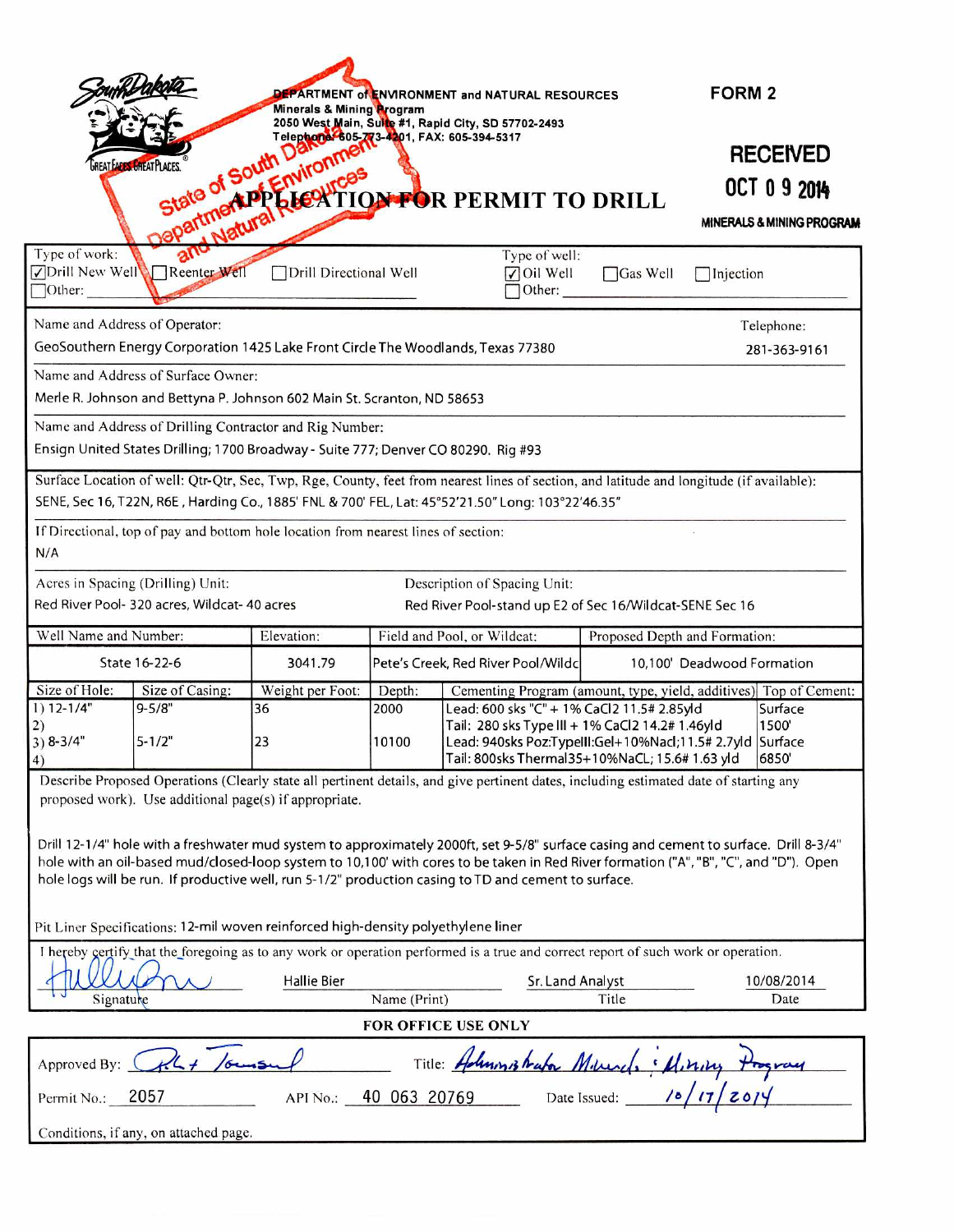

## **DEPARTMENT OF ENVIRONMENT and NATURAL RESOURCES**

JOE FOSS BUILDING 523 EAST CAPITOL PIERRE, SOUTH DAKOTA 57501-3182 denr.sd.gov



## PERMIT CONDITIONS

GeoSouthern: State 16-22-6 Permit: #2057 22N-6E-16 SENE, Harding County API: 40 063 20769

Approval has been granted to drill this location as detailed on the attached Application for Permit to Drill (Form #2) with the following additional conditions:

- 1. This permit is conditioned on compliance with all applicable requirements of South Dakota Codified Laws 45-9 and Administrative Rules of South Dakota 74-12.
- 2. A 12-mil woven, reinforced high-density polyethylene liner must be used on all pits.
- 3. If drilling does not commence within one year from the issuance date, this permit will expire.
- 4. Surface runoff must be diverted around the drill site.
- 5. The surface hole must be drilled with fresh water.
- 6. Cement must be circulated to the ground surface on the surface casing.
- 7. If production casing (long string) is set:
	- A. The cement program submitted with the application shall be followed.
	- B. A cement bond log must be run and filed with the department within 60 days after completion of the well as required by Administrative Rules of South Dakota 74:12:02:12.
- 8. If the well is productive, only one formation may be produced, unless GeoSouthern Energy petitions the Board of Minerals and Environment to approve multiple completions or commingling in the wellbore.
- 9. Please notify this office prior to plugging so a witness can be on location. If plugging will occur after regular business hours, call Jeff Klenner at 605-929-1414.
- 10. If abandoned: Either a plugging plan must be submitted at least 7 days prior to plugging for the department's review and approval or the following plan must be followed:
	- A. If the entire production casing is left in the wellbore:
		- 1. A mechanical integrity test must be conducted to verify the integrity of the casing as required by rule 74:12:03 :02(4)(b)(ii).
		- 2. All perforations must be isolated, either by squeeze cementing or placing a cast iron bridge plug, with a minimum of 20 feet of cement, above the perforations.
		- 3. A 100-foot plug, half in and half out of the base of the surface casing must be installed.
		- 4. A 25-foot cement plug at the top of the surface casing must be installed.
	- B. If a portion of the production casing is removed:
		- 1. All perforations must be isolated, either by squeeze cementing or placing a cast iron bridge plug, with a minimum of 20 feet of cement, above the perforations.
		- 2. A 100-foot cement plug, half in and half out of the top of the casing stub must be installed after the retrievable part of the production casing has been removed.
		- 3. A 100-foot cement plug, half in and half out of the top of any fresh water aquifer or salt zone encountered between the top of the casing stub and the base of the surface casing must be installed. Freshwater resources at this site include: Madison, Minnelusa, Minnekahta, and Inyan Kara.
		- 4. A 100-foot plug, half in and half out of the base of the surface casing must be installed.
		- 5. A 25-foot cement plug at the top of the surface casing must be installed.
		- 6. Heavy, mud-laden fluid must be placed between all plugs.